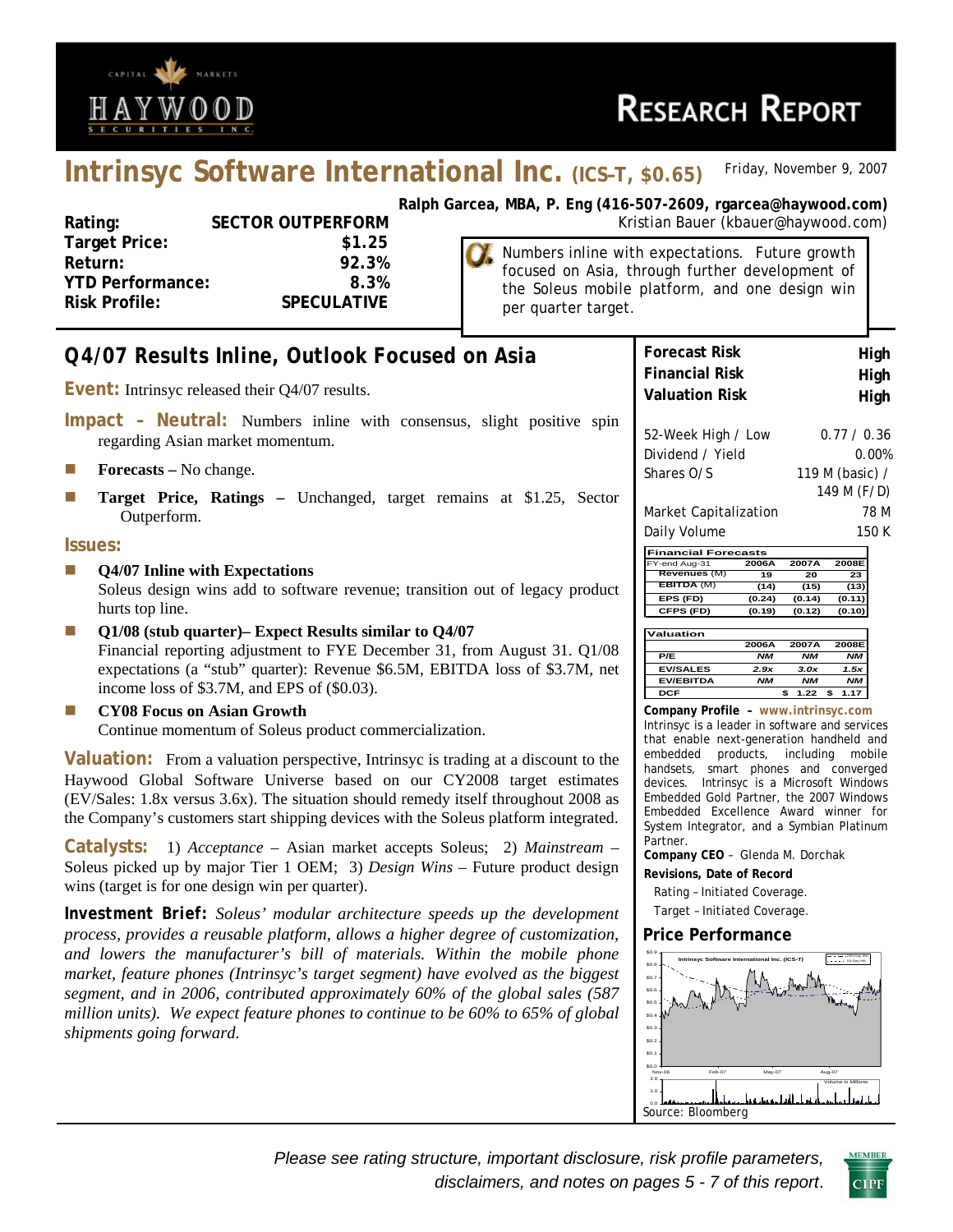

#### *Intrinsyc Software International Inc.*

*Rating: Market Cap. (\$M): Sector Outperform* 

#### *\$1.25*

*Company Description -* Intrinsyc is a leader in software and services that enable next-generation handheld and embedded products, including mobile

handsets, smart phones and converged devices.<br><mark>*Investment Brief -* Th</mark>e company's mobile software products, engineering services, and years of expertise help OEMs, service providers, and silicon<br>providers deliver compelli

#### Gold Partner, the 2007 Windows Embedded Excellence Award winner for System Integrator, and a Symbian Platinum Partner.

*Catalysts -* Continued design wins, two have been announced so far, should drive royalty revs.

*Risks* - Handset mftrs and OEMs decide not to go with Windows CE platform; slow shipments delay royalty stream.

| <b>Financial Forecasts</b>         |         |                          |        |        |        |        |        |                                     |         | Float                           |
|------------------------------------|---------|--------------------------|--------|--------|--------|--------|--------|-------------------------------------|---------|---------------------------------|
| FY-end Aug-31                      | 2005A   | 2006A                    | 2007A  | 2008E  | 2009E  |        |        | Q3/2007A Q4/2007A Q1/2008E Q2/2008E |         | Options (2006 Fiscal Year-End)  |
| Revenues (\$mlns)                  | 17.5    | 18.7                     | 19.7   | 23.1   | 47.4   | 5.1    | 4.5    | 6.5                                 | 5.5     | Avg. Strike / Basic             |
| Rev. Growth %                      | 16%     | 6%                       | 6%     | 17%    | 105%   |        | $-11%$ | 43%                                 | $-16%$  | Warrants (2006 Fiscal Year-End) |
| Consensus Revenue Est. (\$mlns)    |         | $\overline{\phantom{a}}$ | 19.5   | 24.8   | 46.2   | 5.1    | 4.3    | 4.8                                 | 5.4     | Avg. Strike / Basic             |
| 3 months ago.                      |         |                          | 19.6   | 25.7   | 46.7   | 4.4    | 4.9    | 5.5                                 | 6.1     | Dividend Yield                  |
| <b>EBITDA (\$mins)</b>             | (3.8)   | (13.7)                   | (14.6) | (12.6) | (5.9)  | (3.7)  | (3.9)  | 3.7                                 | (3.1)   | <b>Short Interest</b>           |
| <b>FBITDA Growth %</b>             | $-146%$ | $-259%$                  | $-7%$  | 13%    | 53%    |        | $-4%$  | 195%                                | $-185%$ | Short Interest % of Float       |
| Consensus EBITDA Est. (\$mins)     |         | $\overline{\phantom{a}}$ | (14.2) | (14.0) | (7, 4) | (3.7)  | (4.0)  | (3.9)                               | (3.9)   | Daily Volume (3-Mth. Avq. mlns) |
| 3 months ago.                      |         |                          | (14.7) | (15.3) | (8.9)  | (4.5)  | (3.9)  | (3.9)                               | (3.7)   | Market Cap. (mlns)              |
| $EPS$ (FD) $(S)$                   | (0.09)  | (0.24)                   | (0.14) | (0.11) | (0.05) | (0.05) | (0.03) | (0.03)                              | (0.03)  | Enterprise Value (mlns)         |
| <b>EPS Growth %</b>                | $-23%$  | $-165%$                  | 42%    | 23%    | 49%    |        | 38%    | $-3%$                               | 15%     | Cash (mlns)                     |
| Consensus EPS Est. (\$)            |         |                          | (0.17) | (0.12) | (0.04) | (0.04) | (0.04) | (0.04)                              | (0.04)  | Debt (mins)                     |
| 3 months ago.                      |         |                          | (0.18) | (0.12) | (0.03) | (0.04) | (0.04) | (0.04)                              | (0.03)  | Net Cash / Share                |
| Net Profit (\$mlns)                | (5.0)   | (16.4)                   | (17.0) | (12.8) | (6.6)  | (4.4)  | (4.1)  | (3.7)                               | (3.1)   | Tang. Book Value / Share        |
| Net Profit Growth %                | $-61%$  | $-229%$                  | $-4%$  | 24%    | 49%    |        | 6%     | 11%                                 | 14%     | Company CEO                     |
| Consensus Net Profit Est. (\$mlns) |         | $\overline{\phantom{a}}$ | (17.0) | (15.3) | (10.0) | (3.8)  | (4.3)  | (4.5)                               | (4.3)   | <b>Company Website</b>          |
| 3 months ago.                      |         |                          | (17.6) | (16.1) | (10.6) | (4.7)  | (4.4)  | (4.3)                               | (4.0)   | <b>Top Holders:</b>             |
|                                    |         |                          |        |        |        |        |        |                                     |         | .                               |

|                           |           |           |        |           |                                    |                         |     | 17 OI GDCI & IVICDGIIIC COD.              |                                      |  |  |  |  |  |  |  |  |  |  |  |                            |
|---------------------------|-----------|-----------|--------|-----------|------------------------------------|-------------------------|-----|-------------------------------------------|--------------------------------------|--|--|--|--|--|--|--|--|--|--|--|----------------------------|
| <b>Valuation Metrics</b>  | 2005      | 2006      | 2007   |           | <b>Analyst Ratings: Capital IQ</b> | <b>Potential Upside</b> |     |                                           |                                      |  |  |  |  |  |  |  |  |  |  |  | 2) Sprott Asset Management |
| <b>Trailing EV/EBITDA</b> | 5.0x      | 2.5x      |        |           | <b>Average Target</b>              | \$1.28                  | 96% |                                           | 3) Northwest Mutual                  |  |  |  |  |  |  |  |  |  |  |  |                            |
| Est. Fwd EV/Sales         |           | 2.9x      | 3.0x   | 1.5x      | <b>Median Target</b>               | \$1,20                  | 85% |                                           | Ownership:                           |  |  |  |  |  |  |  |  |  |  |  |                            |
| Trailing P/E              | <b>NM</b> | <b>NM</b> |        |           | <b>Sector Outperform</b>           |                         |     |                                           | Management Control (Proxy/Bloomberg) |  |  |  |  |  |  |  |  |  |  |  |                            |
| Est. Fwd P/E              |           | <b>NM</b> | NΜ     | <b>NM</b> | Sector Perform                     |                         |     |                                           | Last Financing:                      |  |  |  |  |  |  |  |  |  |  |  |                            |
| Current, 1-Year, 2-Year   |           |           |        |           | <b>Sector Underperform</b>         |                         |     |                                           | Equity Offering                      |  |  |  |  |  |  |  |  |  |  |  |                            |
| <b>DCF Target</b>         |           | \$1.22    | \$1.17 |           | # of Analysts                      |                         |     |                                           | Prior Equity Offering                |  |  |  |  |  |  |  |  |  |  |  |                            |
|                           |           |           |        |           | 2008<br>\$1.35                     |                         |     | All consenses numbers are non-capital rea |                                      |  |  |  |  |  |  |  |  |  |  |  |                            |





Source: Haywood Securities

| Target: \$1.25                                                                   |           |           |                          |           |        |                                                                                                                                         |                                             |        |        |                         |                                      |                             | Ticker: ICS-T     |  |  |  |
|----------------------------------------------------------------------------------|-----------|-----------|--------------------------|-----------|--------|-----------------------------------------------------------------------------------------------------------------------------------------|---------------------------------------------|--------|--------|-------------------------|--------------------------------------|-----------------------------|-------------------|--|--|--|
| rt phones and converged devices.                                                 |           |           |                          |           |        | scription - Intrinsyc is a leader in software and services that enable next-generation handheld and embedded products, including mobile |                                             |        |        |                         | <b>Kev Statistics</b>                |                             |                   |  |  |  |
|                                                                                  |           |           |                          |           |        | rief - The company's mobile software products, engineering services, and years of expertise help OEMs, service providers, and silicon   |                                             |        |        |                         | <b>Current Price</b>                 |                             | \$0.65            |  |  |  |
|                                                                                  |           |           |                          |           |        | er compelling wireless products with faster time-to-market and improved development cost. Intrinsyc is a Microsoft Windows Embedded     |                                             |        |        |                         | 1-Yr. Expected Total Return          |                             | 92.3%             |  |  |  |
|                                                                                  |           |           |                          |           |        | he 2007 Windows Embedded Excellence Award winner for System Integrator, and a Symbian Platinum Partner.                                 |                                             |        |        |                         | 52wk Hi / Lo                         | \$0.77                      | \$0.36            |  |  |  |
| ontinued design wins, two have been announced so far, should drive royalty revs. |           |           |                          |           |        | set mftrs and OEMs decide not to go with Windows CE platform; slow shipments delay royalty stream.                                      |                                             |        |        |                         | Shares O/S (mlns)                    |                             |                   |  |  |  |
|                                                                                  |           |           |                          |           |        |                                                                                                                                         |                                             |        |        |                         | Basic                                |                             | 119               |  |  |  |
|                                                                                  |           |           |                          |           |        |                                                                                                                                         |                                             |        |        |                         | F.D.                                 |                             | 149               |  |  |  |
| <b>precasts</b>                                                                  |           |           |                          |           |        |                                                                                                                                         |                                             |        |        |                         | Float                                |                             | 117               |  |  |  |
|                                                                                  |           | 2005A     | 2006A                    | 2007A     | 2008E  | 2009E                                                                                                                                   | Q3/2007A Q4/2007A Q1/2008E Q2/2008E         |        |        |                         | Options (2006 Fiscal Year-End)       |                             |                   |  |  |  |
| imins)                                                                           |           | 17.5      | 18.7                     | 19.7      | 23.1   | 47.4                                                                                                                                    | 5.1                                         | 4.5    | 6.5    | 5.5                     | Avq. Strike / Basic                  | \$0.97                      | 4.73 M            |  |  |  |
| th%                                                                              |           | 16%       | 6%                       | 6%        | 17%    | 105%                                                                                                                                    |                                             | $-11%$ | 43%    | $-16%$                  | Warrants (2006 Fiscal Year-End)      |                             |                   |  |  |  |
| Revenue Est. (\$mins)                                                            |           |           |                          | 19.5      | 24.8   | 46.2                                                                                                                                    | 5.1                                         | 4.3    | 4.8    | 5.4                     | Avg. Strike / Basic                  | \$0.95                      | 0.10M             |  |  |  |
| ago.                                                                             |           |           |                          | 19.6      | 25.7   | 46.7                                                                                                                                    | 4.4                                         | 4.9    | 5.5    | 6.1                     | <b>Dividend Yield</b>                |                             | 0.0%              |  |  |  |
| lns)                                                                             |           | (3.8)     | (13.7)                   | (14.6)    | (12.6) | (5.9)                                                                                                                                   | (3.7)                                       | (3.9)  | 3.7    | (3.1)                   | Short Interest                       |                             | 0.0%              |  |  |  |
| rowth %                                                                          |           | $-146%$   | $-259%$                  | $-7%$     | 13%    | 53%                                                                                                                                     |                                             | $-4%$  | 195%   | $-185%$                 | Short Interest % of Float            |                             | 0.0%              |  |  |  |
| <b>EBITDA Est. (\$mins)</b>                                                      |           |           |                          | (14.2)    | (14.0) | (7.4)                                                                                                                                   | (3.7)                                       | (4.0)  | (3.9)  | (3.9)                   | Daily Volume (3-Mth. Avg. mlns)      |                             | 0.15              |  |  |  |
| ago.                                                                             |           |           |                          | (14.7)    | (15.3) | (8.9)                                                                                                                                   | (4.5)                                       | (3.9)  | (3.9)  | (3.7)                   | Market Cap. (mlns)                   |                             | 78                |  |  |  |
|                                                                                  |           | (0.09)    | (0.24)                   | (0.14)    | (0.11) | (0.05)                                                                                                                                  | (0.05)                                      | (0.03) | (0.03) | (0.03)                  | Enterprise Value (mlns)              |                             | 56                |  |  |  |
| th%                                                                              |           | $-23%$    | $-165%$                  | 42%       | 23%    | 49%                                                                                                                                     |                                             | 38%    | $-3%$  | 15%                     | Cash (mlns)                          |                             | 21                |  |  |  |
| EPS Est. (\$)                                                                    |           | ×.        | $\overline{\phantom{a}}$ | (0.17)    | (0.12) | (0.04)                                                                                                                                  | (0.04)                                      | (0.04) | (0.04) | (0.04)                  | Debt (mins)                          |                             | 0                 |  |  |  |
| ago.                                                                             |           | $\sim$    | $\sim$                   | (0.18)    | (0.12) | (0.03)                                                                                                                                  | (0.04)                                      | (0.04) | (0.04) | (0.03)                  | Net Cash / Share                     |                             | \$0.18            |  |  |  |
| mlns)                                                                            |           | (5.0)     | (16.4)                   | (17.0)    | (12.8) | (6.6)                                                                                                                                   | (4.4)                                       | (4.1)  | (3.7)  | (3.1)                   | Tang. Book Value / Share             |                             | \$0.19            |  |  |  |
| Growth %                                                                         |           | $-61%$    | $-229%$                  | $-4%$     | 24%    | 49%                                                                                                                                     |                                             | 6%     | 11%    | 14%                     | Company CEO                          |                             | Glenda M. Dorchak |  |  |  |
| Net Profit Est. (\$mins)                                                         |           |           |                          | (17.0)    | (15.3) | (10.0)                                                                                                                                  | (3.8)                                       | (4.3)  | (4.5)  | (4.3)                   | <b>Company Website</b>               |                             | www.intrinsyc.com |  |  |  |
| ago.                                                                             |           |           |                          | (17.6)    | (16.1) | (10.6)                                                                                                                                  | (4.7)                                       | (4.4)  | (4.3)  | (4.0)                   | <b>Top Holders:</b>                  |                             |                   |  |  |  |
|                                                                                  |           |           |                          |           |        |                                                                                                                                         | *All consensus numbers are from Capital IQ. |        |        |                         | 1) Gruber & McBaine Cap.             |                             | 4.18%             |  |  |  |
| etrics                                                                           | 2005      | 2006      | 2007                     | 2008      |        | <b>Analyst Ratings: Capital IQ</b>                                                                                                      |                                             |        |        | <b>Potential Upside</b> | 2) Sprott Asset Management           |                             | 3.23%             |  |  |  |
| EBITDA                                                                           | 5.0x      | 2.5x      |                          |           |        | Average Target                                                                                                                          |                                             |        | \$1.28 | 96%                     | 3) Northwest Mutual                  |                             | 1.29%             |  |  |  |
| /Sales                                                                           |           | 2.9x      | 3.0x                     | 1.5x      |        | <b>Median Target</b>                                                                                                                    |                                             |        | \$1,20 | 85%                     | Ownership:                           |                             |                   |  |  |  |
|                                                                                  | <b>NM</b> | <b>NM</b> |                          |           |        | Sector Outperform                                                                                                                       |                                             |        | 4      |                         | Management Control (Proxy/Bloomberg) | 1.66 M                      | 1.39%             |  |  |  |
|                                                                                  |           | <b>NM</b> | <b>NM</b>                | <b>NM</b> |        | <b>Sector Perform</b>                                                                                                                   |                                             |        | 0      |                         | Last Financing:                      |                             |                   |  |  |  |
| ear, 2-Year                                                                      |           |           |                          |           |        | Sector Underperform                                                                                                                     |                                             |        | 0      |                         | <b>Equity Offering</b>               | May 2007 - 33.3M @ \$0.60   |                   |  |  |  |
|                                                                                  |           | \$1.22    | \$1.17                   | \$1.35    |        | # of Analysts                                                                                                                           |                                             |        |        |                         | Prior Equity Offering                | March 2006 - 24.2M @ \$0.90 |                   |  |  |  |

*\$0.65*

*Market Cap. (\$M): \$78* 





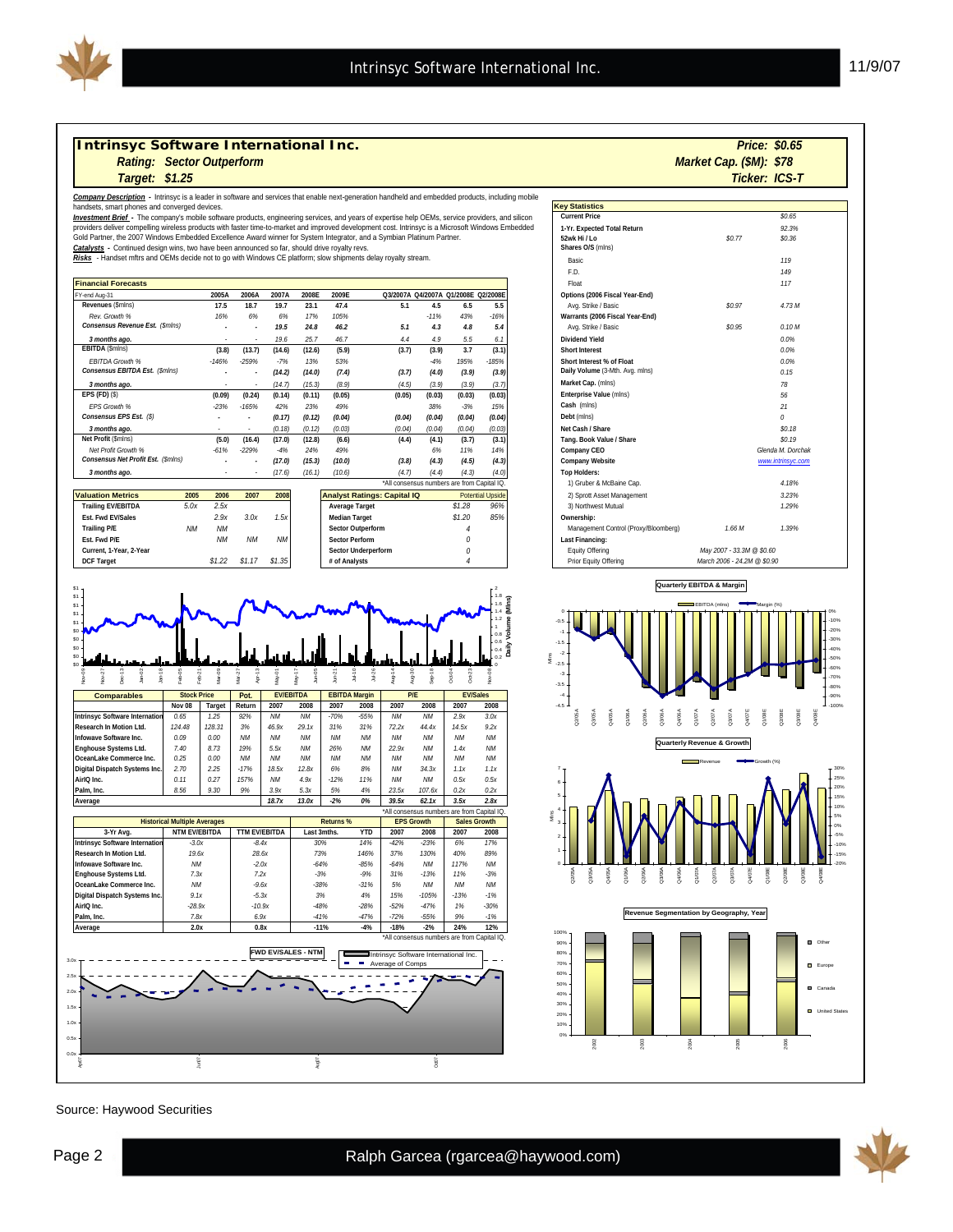

#### **Investment Thesis**

Intrinsyc Software operates primarily as two businesses: the wireless systems engineering group, and the mobility software business that has been responsible for the development of Soleus, a consumer software product for wireless and handheld devices since 2004.

Soleus is a comprehensive software platform (based on Windows CE) and includes a high-level operating system (HLOS), an application suite, a pre-certified telephony stack, and sophisticated user interface-generation tools. Soleus' modular architecture speeds up the development process, provides a reusable platform, allows a higher degree of customization, and lowers the manufacturer's bill of materials. Within the mobile phone market, feature phones (Intrinsyc's target segment) have evolved as the biggest segment, and in 2006, contributed approximately 60% of the global sales (587 million units). We expect feature phones to continue to be 60% to 65% of global shipments going forward.

#### **Q4/07 Inline, Outlook Driven by Asian Market**

Q4/07 numbers were inline with our expectations, with revenue of \$4.5M, down 7.9% QoQ and down 11.3% YoY. The drop is inline with company guidance and our expectations, and is mainly attributed to the transition away from legacy products. EBITDA showed a loss of \$3.9M for Q4/07 and a loss of \$14.6M for FY2007. EPS came in at (\$0.03) for Q4/07 and (\$0.14) for FY2007.

Intrinsyc is adjusting their financial reporting to be fiscal year-end Dec 31. This is to be inline with their Asian OEM/ODM customers and prospects. Q1/08 expectations (a "stub" quarter): Revenue \$6.5M, EBITDA loss of \$3.7M, net income loss of \$3.7M, and EPS of (\$0.03).

Recent quarters have yielded three design wins in Asia for the Soleus operating system. This is only the first step, as now Intrinsyc is focusing on using the momentum of the signings and recent product awards to increase their market presence in Asia. Why Asia? All mobile handheld makers release products in Asia first. It's the natural place to start.

Intrinsyc is focused on developing their Soleus product to capitalize on next-generation handset capabilities. Expect momentum to build in the Asian market as future versions of Soleus are developed.

#### **Valuation**

From a valuation perspective, Intrinsyc is trading at a discount to the Haywood Global Software Universe based on our CY2008 target estimates (EV/Sales: 1.8x versus 3.6x). The situation should remedy itself throughout 2008 as the Company's customers start shipping devices with the Soleus platform integrated and Intrinsyc penetrates the Asian handheld manufactures. We maintain our SECTOR OUTPERFORM rating, with a \$1.25 target price.

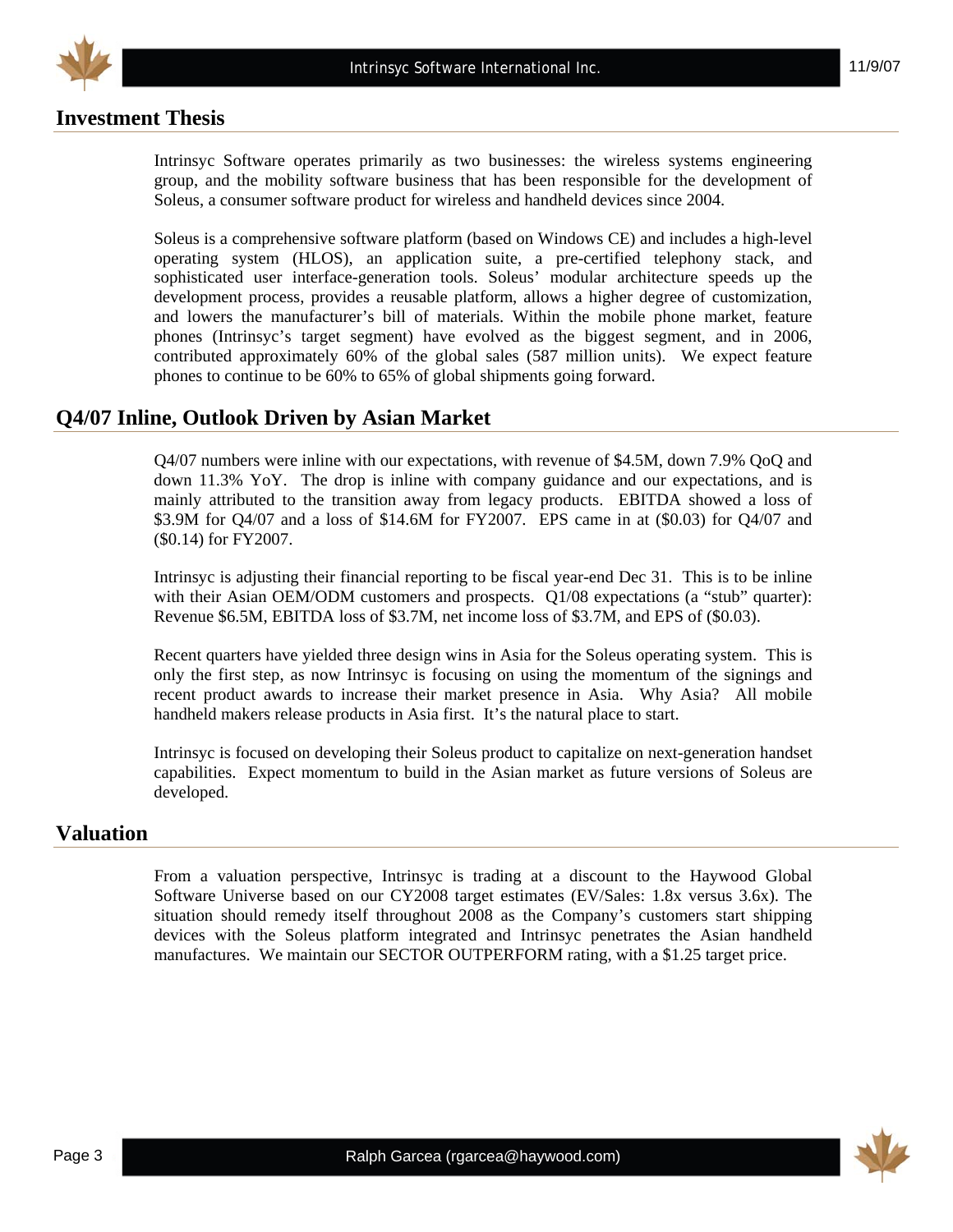

#### **Haywood Global Software Universe**

|                             |                   |           | Trdg       |          | Price Consensus | Pot.   | % of 52 week |      | Mkt. Cap. | Revenue (US\$mm) |             | EPS (USS) |             | P/F        |            | EV/Sales    |            | <b>EV/EBITDA</b> |            |
|-----------------------------|-------------------|-----------|------------|----------|-----------------|--------|--------------|------|-----------|------------------|-------------|-----------|-------------|------------|------------|-------------|------------|------------------|------------|
| <b>GLOBAL SOFTWARE</b>      | Ticker            | Rating    | Curr       | 8-Nov-07 | Target          | Return | Low          | High | (US\$mm)  | CY07E            | CY08E CY07E |           | CY08E CY07E |            | CY08E      | CY07E CY08E |            | CY07E            | CY08E      |
| Microsoft Corporation       | <b>MSFT</b>       | NR        | <b>USD</b> | 34.74    | 39.84           | 15%    | 131%         | 93%  | 325,008   | 55.265           | 62,460      | 1.62      | 1.91        | 21.4       | 18.2       | 5.5         | 4.9        | 13.6             | 12.4       |
| Oracle Corp.                | ORCL              | <b>NR</b> | <b>USD</b> | 20.35    | 24.70           | 21%    | 127%         | 88%  | 104,219   | 20.103           | 22.489      | 1.13      | 1.30        | 18.0       | 15.7       | 5.1         | 4.6        | 11.6             | 10.1       |
| SAP AG                      | SAP               |           | <b>FUR</b> | 35.46    | 43.88           | 24%    | 108%         | 82%  | 61.874    | 14.957           | 16.516      | 2.33      | 2.69        | 22.0       | 19.1       | 3.9         | 3.5        | 13.1             | 11.6       |
| VMware, Inc.                | VMW               | <b>NR</b> | <b>USD</b> | 91.88    | 108.33          | 18%    | 191%         | 73%  | 35.185    | 1.329            | 2.039       | 0.79      | 1.14        | <b>NMF</b> | <b>NMF</b> | <b>NMF</b>  | <b>NMF</b> | <b>NMF</b>       | <b>NMF</b> |
| Adobe Systems Inc.          | ADBE              | NR        | USD        | 45.03    | 50.50           | 12%    | 121%         | 93%  | 25.838    | 3.131            | 3.526       | 1.59      | 1.81        | 28.3       | 24.9       | 7.6         | 6.8        | 19.3             | 17.2       |
| Symantec Corporation        | <b>SYMC</b>       | <b>NR</b> | <b>USD</b> | 17.27    | 23.34           | 35%    | 107%         | 79%  | 14.978    | 5.665            | 6.009       | 1.11      | 1.24        | 15.6       | 13.9       | 2.7         | 2.5        | 9.0              | 8.1        |
| CA, Inc.                    | CA                |           | USD        | 26.10    | 28.79           | 10%    | 123%         | 92%  | 13.457    | 4.130            | 4.292       | 1.03      | 1.15        | 25.3       | 22.7       | 3.4         | 3.3        | 13.0             | 10.7       |
| Autodesk Inc.               | ADSK              | <b>NR</b> | USD        | 47.36    | 52.11           | 10%    | 139%         | 92%  | 10.972    | 2.151            | 2.455       | 1.89      | 2.24        | 25.1       | 21.1       | 4.7         | 4.1        | 16.0             | 13.4       |
| VeriSign Inc.               | VRSN              | <b>NR</b> | <b>USD</b> | 33.04    | 33.93           | 3%     | 155%         | 93%  | 7.300     | 1.494            | 1.646       | 1.04      | 1.37        | 31.8       | 24.1       | 5.0         | 4.6        | 15.2             | 12.8       |
| Dassault Systemes SA        | <b>FNXTPA DSY</b> | <b>NR</b> | <b>EUR</b> | 41.43    | 47.58           | 15%    | 111%         | 83%  | 6.998     | 1.860            | 2.033       | 2.89      | 3.23        | 20.7       | 18.6       | 3.6         | 3.3        | 12.4             | 11.0       |
| Citrix Systems, Inc.        | CTXS              | <b>NR</b> | <b>USD</b> | 41.66    | 46.05           | 11%    | 160%         | 95%  | 7.903     | 1.373            | 1.615       | 1.54      | 1.63        | 27.1       | 25.6       | 5.2         | 4.4        | 18.7             | 16.6       |
| Sage Group plc              | LSE:SGE           | <b>NR</b> | GBP        | 2.30     | 2.70            | 17%    | 105%         | 82%  | 6.241     | 2.467            | 2.618       | 0.29      | 0.33        | 16.4       | 14.4       | 3.0         | 2.8        | 11.3             | 10.4       |
| <b>BMC Software Inc.</b>    | <b>BMC</b>        | <b>NR</b> | <b>USD</b> | 33.62    | 38.00           | 13%    | 136%         | 91%  | 6.583     | 1.666            | 1.748       | 1.74      | 1.96        | 19.3       | 17.2       | 3.1         | 3.0        | 9.7              | 9.0        |
| McAfee Inc                  | MFE               | <b>NR</b> | USD        | 37.87    | 42.14           | 11%    | 137%         | 91%  | 6.041     | 1.292            | 1.419       | 1.73      | 1.88        | 21.9       | 20.1       | 4.0         | 3.7        | 13.4             | 12.2       |
| <b>BEA</b> Systems Inc.     | <b>BEAS</b>       | <b>NR</b> | USD        | 16.98    | 16.75           | $-1%$  | 162%         | 90%  | 6.656     | 1.503            | 1.638       | 0.57      | 0.64        | 29.8       | 26.0       | 3.9         | 3.5        | 19.8             | 16.9       |
| Salesforce.com              | CRM               | <b>NR</b> | USD        | 48.53    | 56.48           | 16%    | 137%         | 84%  | 5.668     | 737              | 1.018       | 0.10      | 0.29        | <b>NMF</b> | <b>NMF</b> | 7.3         | 5.3        | <b>NMF</b>       | <b>NMF</b> |
| <b>Business Objects SA</b>  | <b>BOBJ</b>       | <b>NR</b> | <b>USD</b> | 60.69    | 56.22           | $-7%$  | 180%         | 100% | 5.918     | 1.495            | 1,703       | 1.95      | 2.35        | 31.1       | 25.8       | 3.7         | 3.3        | 19.0             | 15.9       |
| Cognos Inc.                 | COGN              | <b>NR</b> | <b>USD</b> | 52.09    | 51.35           | $-1%$  | 147%         | 99%  | 4.340     | 1.051            | 1,177       | 1.95      | 2.33        | 26.7       | 22.4       | 3.7         | 3.3        | 18.1             | 15.6       |
| Autonomy Corp. plc          | LSE: AU           | <b>NR</b> | GBP        | 9.64     | 19.53           | 103%   | 197%         | 89%  | 4.246     | 707              | 984         | 0.79      | 1.14        | 25.4       | 17.5       | <b>NMF</b>  | 8.9        | <b>NMF</b>       | 23.1       |
| Misys plc                   | LSE:MSY           | <b>NR</b> | GBP        | 2.37     | 2.34            | $-1%$  | 120%         | 89%  | 2.374     | 1.412            | 1.089       | 0.27      | 0.27        | 18.2       | 18.2       | 1.9         | 2.5        | 13.2             | 13.8       |
| Sybase, Inc.                | SY                | <b>NR</b> | USD        | 26.75    | 31.92           | 19%    | 123%         | 93%  | 2.411     | 1.017            | 1.084       | 1.65      | 1.84        | 16.2       | 14.5       | 2.2         | 2.0        | 7.4              | 7.0        |
| Ansys, Inc.                 | ANSS              | <b>NR</b> | <b>USD</b> | 37.34    | 42.86           | 15%    | 174%         | 89%  | 2.903     | 379              | 436         | 1.24      | 1.43        | 30.1       | 26.1       | 7.6         | 6.6        | 17.2             | 15.3       |
| Parametric Technology Corp. | PMTC              | <b>NR</b> | <b>USD</b> | 18.87    | 23.13           | 23%    | 121%         | 87%  | 2.167     | 959              | 1.036       | 1.03      | 1.15        | 18.3       | 16.4       | 2.0         | 1.8        | 10.7             | 7.9        |
| Tibco Software Inc.         | TIBX              | <b>NR</b> | <b>USD</b> | 7.74     | 8.83            | 14%    | 111%         | 74%  | 1.475     | 566              | 636         | 0.35      | 0.42        | 22.1       | 18.4       | 2.3         | 2.0        | 11.1             | 9.6        |
| Lawson Software, Inc.       | LWSN              | <b>NR</b> | <b>USD</b> | 10.46    | 12.93           | 24%    | 158%         | 92%  | 1.864     | 804              | 865         | 0.29      | 0.42        | 36.1       | 24.9       | 2.0         | 1.9        | 14.7             | 11.7       |
| Informatica Corp.           | <b>INFA</b>       | <b>NR</b> | <b>USD</b> | 16.11    | 18.40           | 14%    | 137%         | 92%  | 1.413     | 386              | 445         | 0.72      | 0.74        | 22.4       | 21.8       | 3.1         | 2.7        | 19.3             | 14.7       |
| MicroStrategy Inc.          | <b>MSTR</b>       | <b>NR</b> | <b>USD</b> | 103.44   | 108.33          | 5%     | 170%         | 78%  | 1.742     | 357              | 399         | 4.84      | 5.89        | 21.4       | 17.6       | 4.7         | 4.2        | 16.7             | 14.9       |
| Open Text Corp.             | OTEX              | <b>NR</b> | <b>USD</b> | 34.31    | 33.55           | $-2%$  | 196%         | 94%  | 1.736     | 668              | 709         | 1.75      | 1.99        | 19.6       | 17.2       | 2.9         | 2.8        | 12.0             | 10.5       |
| Concur Technologies, Inc.   | CNQR              | <b>NR</b> | <b>USD</b> | 32.21    | 35.09           | 9%     | 224%         | 89%  | 1,379     | 143              | 204         | 0.37      | 0.51        | <b>NMF</b> | <b>NMF</b> | <b>NMF</b>  | 6.7        | <b>NMF</b>       | <b>NMF</b> |
| Epicor Software Corp.       | EPIC              | <b>NR</b> | <b>USD</b> | 11.25    | 15.33           | 36%    | 103%         | 72%  | 656       | 421              | 459         | 0.84      | 0.97        | 13.4       | 11.6       | 1.6         | 1.5        | 8.8              | 7.6        |
| Manhattan Associates, Inc.  | MANH              | <b>NR</b> | <b>USD</b> | 27.33    | 33.70           | 23%    | 117%         | 86%  | 702       | 341              | 372         | 1.33      | 1.51        | 20.5       | 18.1       | 1.8         | 1.7        | 10.5             | 9.0        |
| <b>MSC Software Corp.</b>   | MSCS              | <b>NR</b> | <b>USD</b> | 11.99    | 14.00           | 17%    | 105%         | 75%  | 528       | 238              | 255         | $-0.04$   | 0.24        | <b>NMF</b> | <b>NMF</b> | 1.7         | 1.6        | <b>NMF</b>       | 11.6       |
| JDA Software Group Inc.     | <b>JDAS</b>       | <b>NR</b> | <b>USD</b> | 23.54    | 27.00           | 15%    | 177%         | 92%  | 704       | 367              | 384         | 1.34      | 1.49        | 17.6       | 15.8       | 2.2         | 2.1        | 9.0              | 8.5        |
|                             |                   |           |            |          |                 |        |              |      |           | 130.435          | 45.758      |           | Mean        | 22.8x      | 19.6x      | 3.7x        | 3.6x       | 13.7x            | 12.3x      |
|                             |                   |           |            |          |                 |        |              |      |           |                  | 11.7%       |           | Median      | 21.9x      | 18.4x      | 3.5x        | 3.3x       | 13.2x            | 11.7x      |

#### **Canada Technology – Small Cap Software and IT Services**

| <b>CANADA TECHNOLOGY</b>                      |                |        |         |          | Trdg      |        | Price Consensus |      | Pot. % of 52 week |               | Mkt. Cap.       | Revenue (US\$mm) |                   |            | EPS (US\$) | P/E         |           | EV/Sales  |           | EV/EBITDA |  |
|-----------------------------------------------|----------------|--------|---------|----------|-----------|--------|-----------------|------|-------------------|---------------|-----------------|------------------|-------------------|------------|------------|-------------|-----------|-----------|-----------|-----------|--|
| <b>Small Cap - Software/Services</b>          | Ticker         | Rating | Curr    | 8-Nov-07 | Target    | Return | Low             | High | (US\$mm)          | CY07E         | CY08E CY07E     |                  | CY08E CY07E       |            | CY08E      | CY07E CY08E |           | CY07E     | CY08E     |           |  |
| Absolute Software Corp.                       | TSX:ABT        |        | NR CAD  | 38.40    | 43.13     | 12%    | 552%            | 94%  | 902               | 30            | 51              | $-0.27$          | $-0.22$           | <b>NMF</b> | <b>NMF</b> | 29.3        | 17.1      | <b>NA</b> | <b>NA</b> |           |  |
| Constellation Software Inc.                   | <b>TSX:CSU</b> |        | NR CAD  | 24.10    | 25.91     | 8%     | 20%             | 86%  | 511               | 243           | 278             | 1.56             | 1.74 <sub>1</sub> | 15.4       | 13.9       | 2.1         | 1.8       | 12.5      | 11.1      |           |  |
| SXC Health Solutions, Corp.                   | TSX:SXC        |        | NR CAD  | 12.30    | 25.50     | 107%   | 02%             | 41%  | 256               | 96            | 113             | 0.65             | 0.85              | 18.9       | 14.5       | 1.9         | 1.6       | 7.9       | 5.9       |           |  |
| Corel Corporation                             | <b>TSX:CRE</b> |        | NR CAD  | 11.31    | 15.60     | 38%    | 105%            | 67%  | 306               | $\mathbf 0$   |                 | 0.00             | 0.00              | <b>NMF</b> | <b>NMF</b> | <b>NMF</b>  | <b>NA</b> | <b>NA</b> | <b>NA</b> |           |  |
| Intermap Technologies Corp.                   | <b>TSX:IMP</b> |        | NR CAD  | 10.16    | 9.99      | $-2%$  | 201%            | 93%  | 445               | 29            | 35              | $-0.36$          | $-0.30$           | <b>NMF</b> | <b>NMF</b> | 14.1        | 11.8      | <b>NA</b> | <b>NA</b> |           |  |
| Points International Ltd.                     | <b>TSX:PTS</b> |        | NR CAD  | 1.74     | 2.18      | 25%    | 272%            | 78%  | 208               | 22            | 31              | $-0.03$          | 0.00              | <b>NMF</b> | <b>NMF</b> | 8.9         | 6.4       | 254.9     | 43.9      |           |  |
| Resolve Business Outsourcing IncoTSX:RBO.UN   |                |        | NRI CAD | 8.19     | 9.25      | 13%    | 140%            | 86%  | 193               | 334           | 372             | 0.12             | 0.36              | 68.3       | 22.8       | 1.1         | 1.0       | 10.3      | 7.9       |           |  |
| 20-20 Technologies Inc.                       | <b>TSX:TWT</b> |        | NR CAD  | 6.15     | 8.50      | 38%    | 32%             | 79%  | 116               | 73            |                 | 0.28             | 0.00              | 22.0       | <b>NMF</b> | 1.1         | <b>NA</b> | 7.1       | <b>NA</b> |           |  |
| <b>Gemcom Software International ITSX:GCM</b> |                | sol    | CAD     | 2.05     | 3.25      | 59%    | 195%            | 85%  | 109               | 47            | 55              | 0.10             | 0.14              | 20.5       | 14.6       | 2.0         | 1.7       | 9.1       | 7.1       |           |  |
| Immersive Media Corp.                         | CDNX:IMC       |        | NR CAD  | 1.64     | 4.00      | 144%   | 113%            | 28%  | 53                | $\mathbf 0$   | 13 <sup>1</sup> | $-0.14$          | $-0.04$           | <b>NMF</b> | <b>NMF</b> | <b>NMF</b>  | 3.2       | <b>NA</b> | <b>NA</b> |           |  |
| Matrikon Inc.                                 | <b>TSX:MTK</b> |        | NR CAD  | 2.50     | 3.71      | 48%    | 109%            | 67%  | 81                | 76            | 86              | 0.06             | 0.16              | 41.7       | 15.6       | 0.8         | 0.7       | 11.9      | <b>NA</b> |           |  |
| MKS Inc.                                      | <b>TSX:MKX</b> |        | NR CAD  | 1.45     | 1.63      | 12%    | 10%             | 66%  | 79                | 57            | 61              | 0.04             | 0.00              | 36.3       | <b>NMF</b> | 1.1         | 1.1       | 44.2      | 14.9      |           |  |
| <b>Intrinsvc Software International I</b>     | <b>TSX:ICS</b> | sol    | CAD     | 0.65     | 1.25      | 92%    | 176%            | 84%  | 78                | 21            | 32              | $-0.15$          | $-0.09$           | <b>NMF</b> | <b>NMF</b> | 2.6         | 1.8       | <b>NA</b> | <b>NA</b> |           |  |
| Brainhunter Inc.                              | <b>TSX:BH</b>  |        | NR CAD  | 0.64     | <b>NA</b> | NA.    | 142%            | 77%  | 28                | $\Omega$      |                 | 0.00             | 0.00              | <b>NMF</b> | <b>NMF</b> | <b>NMF</b>  | <b>NA</b> | <b>NA</b> | <b>NA</b> |           |  |
| Grev Island Systems International             | CDNX:GIS       |        | NR CAD  | 0.40     | 0.75      | 88%    | 18%             | 58%  | 36                | $\Omega$      |                 | 0.01             | 0.00              | 40.0       | <b>NMF</b> | 1.3         | <b>NA</b> | 10.2      | <b>NA</b> |           |  |
| iseemedia Inc.                                | CDNX:IEE       |        | NR CAD  | 0.48     | 1.20      | 150%   | 185%            | 51%  | 19                | $\mathcal{P}$ | n               | $-0.12$          | 0.00              | <b>NMF</b> | <b>NMF</b> | 10.9        | <b>NA</b> | <b>NA</b> | <b>NA</b> |           |  |
|                                               |                |        |         |          |           |        |                 |      |                   | 1.031         | 1.125           |                  | Mean              | 32.9x      | 16.3x      | 5.9x        | 4.4x      | 40.9x     | 15.1x     |           |  |
|                                               |                |        |         |          |           |        |                 |      |                   |               | 9.2%            |                  | <b>Median</b>     | 29.1x      | 14.6x      | 2.0x        | 1.8x      | 10.3x     | 9.5x      |           |  |

Source: Haywood Estimates, Capital IQ

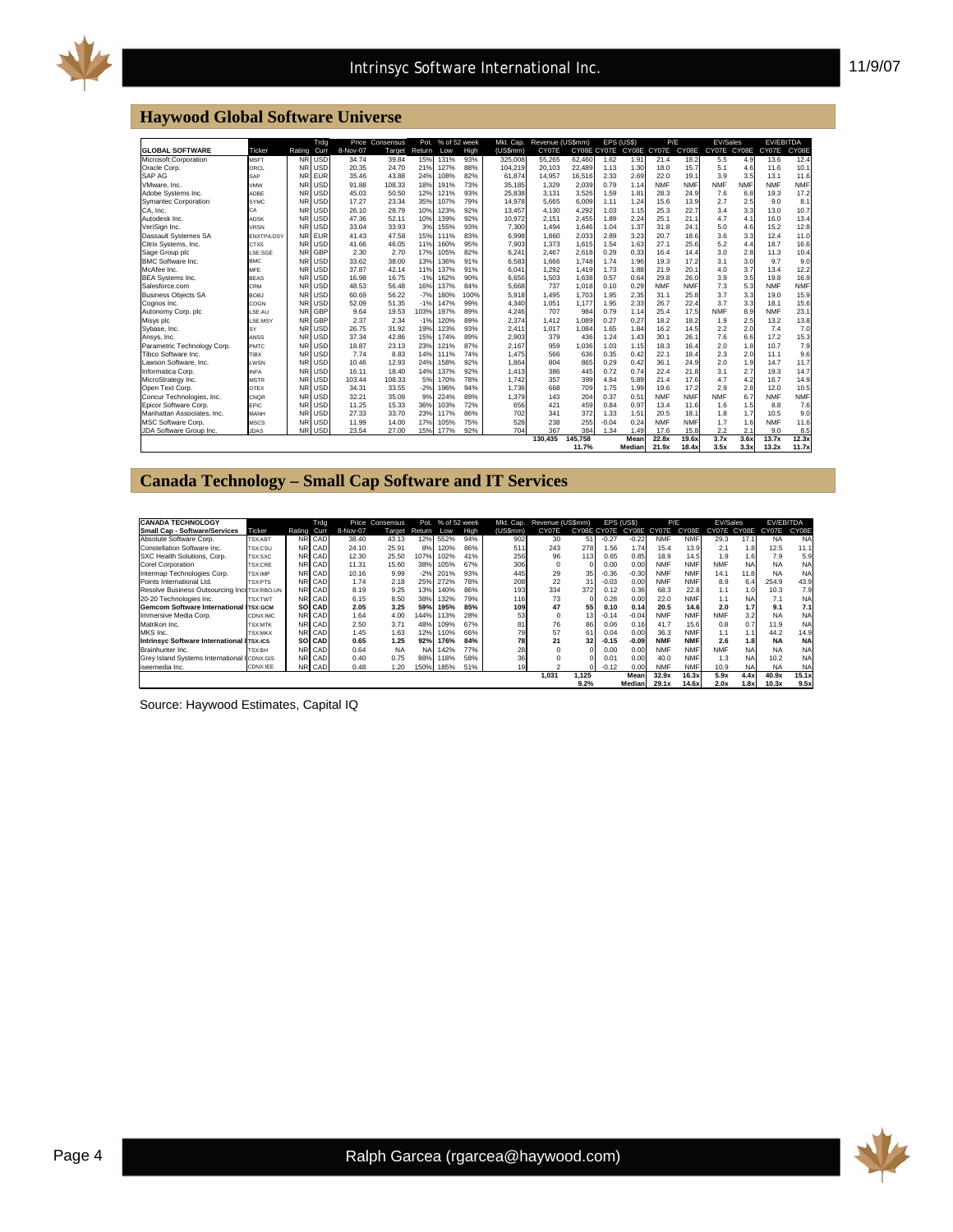



## **Distribution**

This report may not be distributed to non-institutional US clients.

#### **Analyst Certification**

I, Ralph Garcea, hereby certify that the views expressed in this report (which includes the rating assigned to the issuer's shares as well as the analytical substance and tone of the report) accurately reflect my/our personal views about the subject securities and the issuer. No part of my/our compensation was, is, or will be directly or indirectly related to the specific recommendations.

#### **Important Disclosures**

This report is prepared by Haywood Securities Inc. for use by Haywood Securities Inc., Haywood Securities (USA) Inc. and Haywood Securities (UK) Limited and their clients. Haywood Securities Inc. is a Canadian broker-dealer and a member of the Toronto Stock Exchange and the Canadian Venture Exchange. Haywood Securities (USA) Inc. is a wholly owned subsidiary of Haywood Securities Inc., registered with the U.S. Securities and Exchange Commission, and is a member of the National Association of Securities Dealers (NASD) and the Securities Investor Protection Corporation (SIPC).

Haywood Securities, Inc., and Haywood Securities (USA) Inc. do have officers in common however, none of those common officers affect or control the ratings given a specific issuer or which issuer will be the subject of Research coverage. In addition, the firm does maintain and enforce written policies and procedures reasonably designed to prevent influence on the activities of affiliated analysts.

Haywood analysts are salaried employees who may receive a performance bonus that may be derived, in part, from corporate finance income.

#### **Of the companies included in the report the following Important Disclosures apply:**

 $\bullet$  n/a

Other material conflict of interest of the research analyst of which the research analyst or member knows or has reason to know at the time of publication or at the time of public appearance:

 $\bullet$   $\bullet$   $\bullet$ 

## **Rating Structure**

**SECTOR OUTPERFORM** – Haywood's top rating category. The analyst believes that the security will outperform its sector. Furthermore, the shares are forecast to provide attractive returns measured against alternative investments when considering risk profiles. The rating carries a minimum total return threshold of 15% for equities and 12% for trusts. The rating applies to companies that have tangible underlying assets that give a measure of support to the market valuation. The rating category considers both the absolute and relative values in assigning the highest rating on the security.

**SECTOR PERFORM** – The analyst believes that the security will trade with tight correlation to its underlying sector. Furthermore, the target price (together with any anticipated distributions) is at or above the market price, and forecast risk-adjusted returns are attractive relative to alternative investments.

**SECTOR UNDERPERFORM** – Investors are advised to sell the security or hold alternative securities within the sector. Stocks in this category are expected to underperform relative to their sector. The category also represents stocks with unattractive forecast returns relative to alternative investments.

**TENDER –** The analyst is recommending that investors tender to a specific offering for the company's stock.

**RESEARCH COMMENT** – An analyst comment about an issuer event that does not include a rating.

**COVERAGE DROPPED** – Haywood Securities will no longer cover the issuer. Haywood will provide notice to clients whenever coverage of an issuer is discontinued. The termination of coverage will not occur unless clients have been provided with advice relating to positions they may still hold, such as a recommendation to sell their securities.

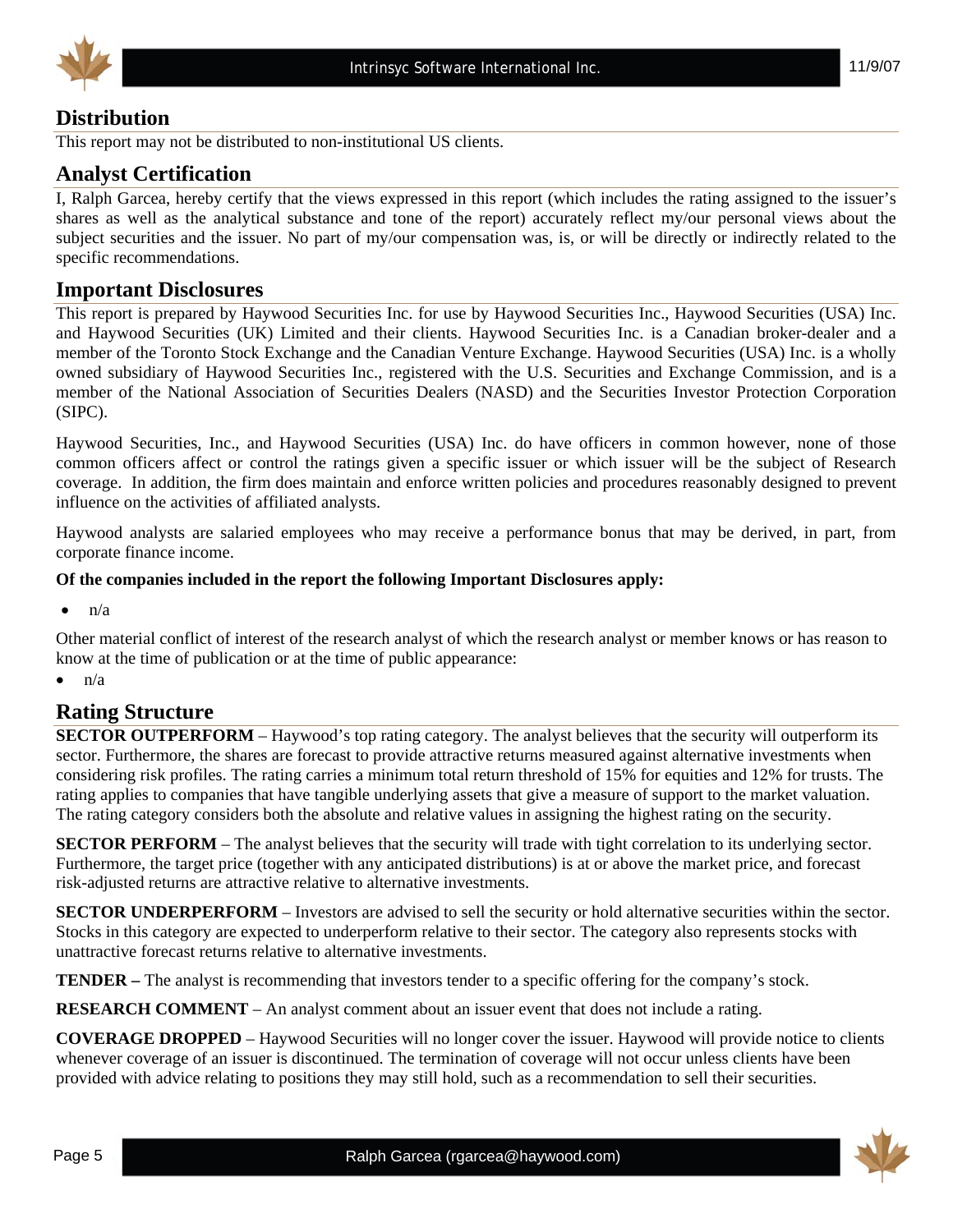

11/9/07

The above ratings are determined by the analyst at the time of publication. On occasion, total returns may fall outside of the ranges due to market price movements and/or short term volatility. At the discretion of Haywood's Management, these deviations may be permitted after careful consideration

Haywood's focus is to search for undervalued companies which analysts believe may achieve attractive risk-adjusted returns. This research coverage on potentially undervalued companies may result in an outweighted percentage of companies rated as Sector Outperform. Management regularly reviews rating and targets in all sectors to ensure fairness and accuracy.





For further information on Haywood Securities' research dissemination policies, please visit: http://www.haywood.com/research\_dissemination.asp

# **Risk Profile Parameters**

**SPECULATIVE:** – Investment for risk accounts only. Companies within this category carry greater financial and/or execution risk. All junior/venture companies that carry great financial and/or liquidity risk will be tagged "SPECULATIVE". A stock indicating a SPECULATIVE risk is determined from sector specific criteria outlined below listed below.

# **Risk Profile Parameters – Technology/Special Situations**

**Forecast Risk:** *High* – Haywood forecasts are below guidance. The Company has a history of missing targets and/or Haywood expects guidance to be lowered. Sales are minimally visible. *Moderate* – Haywood forecasts are generally in line with guidance and sales are moderately visible. The Company has a history of meeting or exceeding guidance. *Low* – Haywood forecasts exceed guidance. The Company has a history of meeting or exceeding guidance and its sales are highly visible.

**Financial Risk:** *High* – The business plan is not fully funded but requires debt and/or equity financing. This categorization does not necessarily predict whether the additional funds will be raised. Inventory turnover is low, cash flow is weak, and assets are below par. *Moderate* – The business plan is fully funded. Inventory turnover and cash flow are moderate, and assets are reasonably liquid. The Company's debt is rated below investment grade. *Low* – The Company is fully funded with investment grade debt, high inventory turnover, high cash flow, and superior assets.

**Valuation Risk:** *High* – The current valuation is at the high end of historic levels and/or at a premium to peers. Where applicable, the DCF valuation is not more than 10% above the current equity valuation. *Moderate* – The current valuation is within historic ranges and generally consistent with peers. Where applicable, the DCF valuation exceeds the current capitalization by more than 10%. *Low* – The current valuation is at the low end of historic ranges and at a discount to peer valuations. Where applicable, the DCF valuation exceeds the current capitalization by more than 20%.